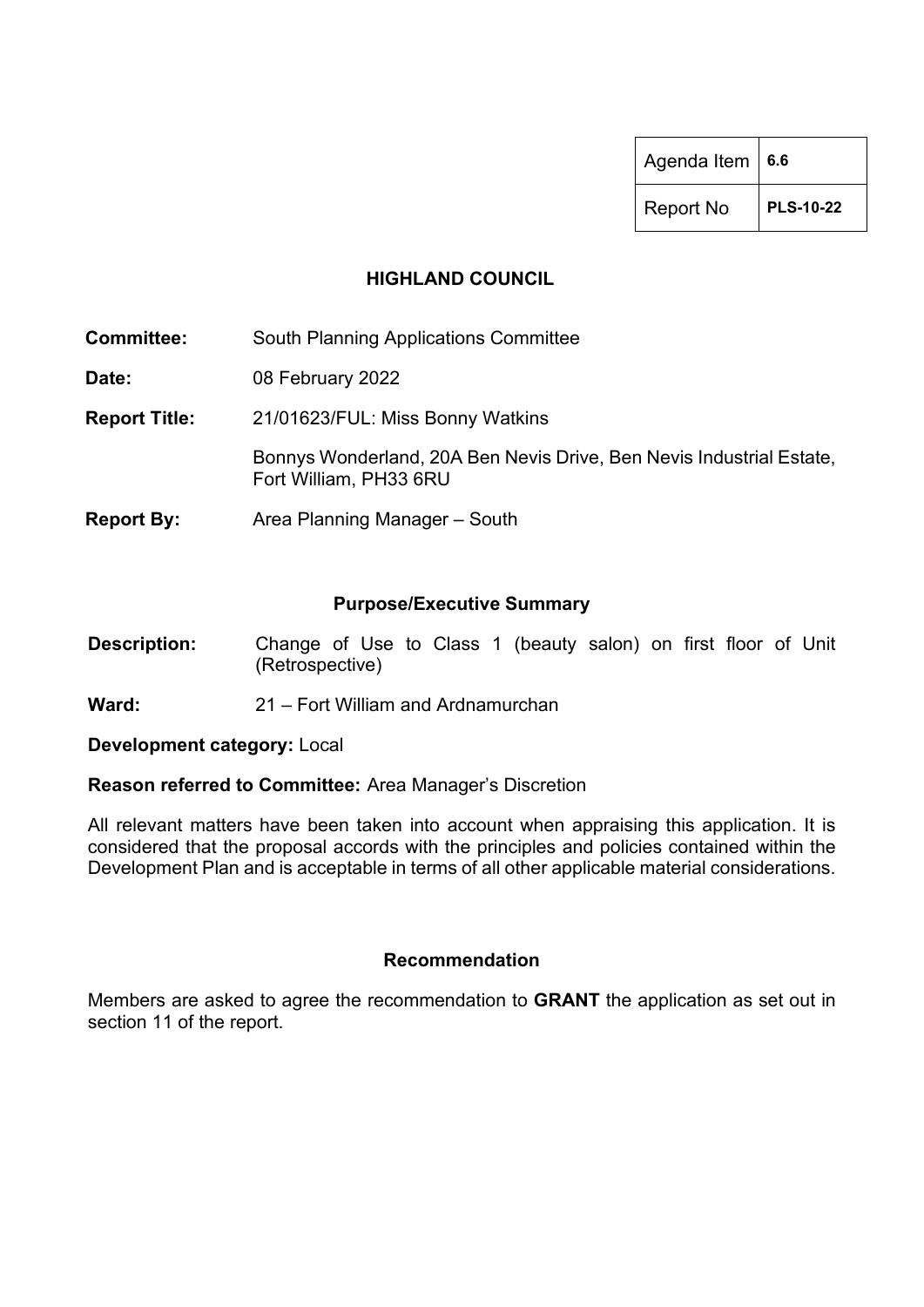# **1. PROPOSED DEVELOPMENT**

- 1.1 This application for planning permission is retrospective and relates to the subdivision of an existing unit and change of use of the first floor to a beauty salon (Class 1 use). At the time of submission, a gym was operating on the ground floor although it appears that in summer 2021 the use changed to that of a property management company. No external changes to the building have been made or are proposed to facilitate the change of use/subdivision of the unit.
- 1.2 The salon is open from 7am 10pm and due to Covid restrictions currently operates by appointment only. There are a total of 5 full time members of staff and 2 part time. At present each therapist has one client at a time and no waiting is permitted to ensure social distancing. The max number of customers at one time would be 7. The number of clients per day would depend on the type of appointments and this would vary day by day.
- 1.3 Pre Application Consultation: None.
- 1.4 Supporting Information: Planning statement in relation to the following:
	- site selection and premises within the Town Centre and sub centres
	- justification for proposals in response to Coronavirus, cross contamination and health and safety considerations,
	- photographic information (existing path and car parking),
	- staffing and opening hours information
- 1.5 Variations: Revised site layout plan showing parking spaces, disabled parking provision and cycle parking.

## **2. SITE DESCRIPTION**

- 2.1 The site comprises of a large unit towards the centre of the Ben Nevis Industrial Estate. The unit lies approximately 13m south of units 17 and 18 (Lochaber Building Supplies) and 30m west of units 19 and 20 (Vanguard Campervan Conversions and Rexel Electrical and Site Supplier).
- 2.2 The unit is located at the southern edge of the Ben Nevis Industrial Estate where it backs on to residential properties in Grant Place, Claggan. The unit lies approximately 9m from the rear garden boundary and 22m from the closest terraced properties on Grant Place (nos. 36 - 42). The ground floor of the unit is accessed via an entrance on the east facing elevation and the upper floor is accessed via a separate pathway and entrance to the south side of the building.
- 2.3 The unit is served by an existing access spur and parking area, which is shared with units 19 and 20.

# **3. PLANNING HISTORY**

3.1 08.10.2010 10/01170/FUL: Change of use from Class 4 Planning (Business) to Class 1 (shops) and siting of Permission external storage container **Granted**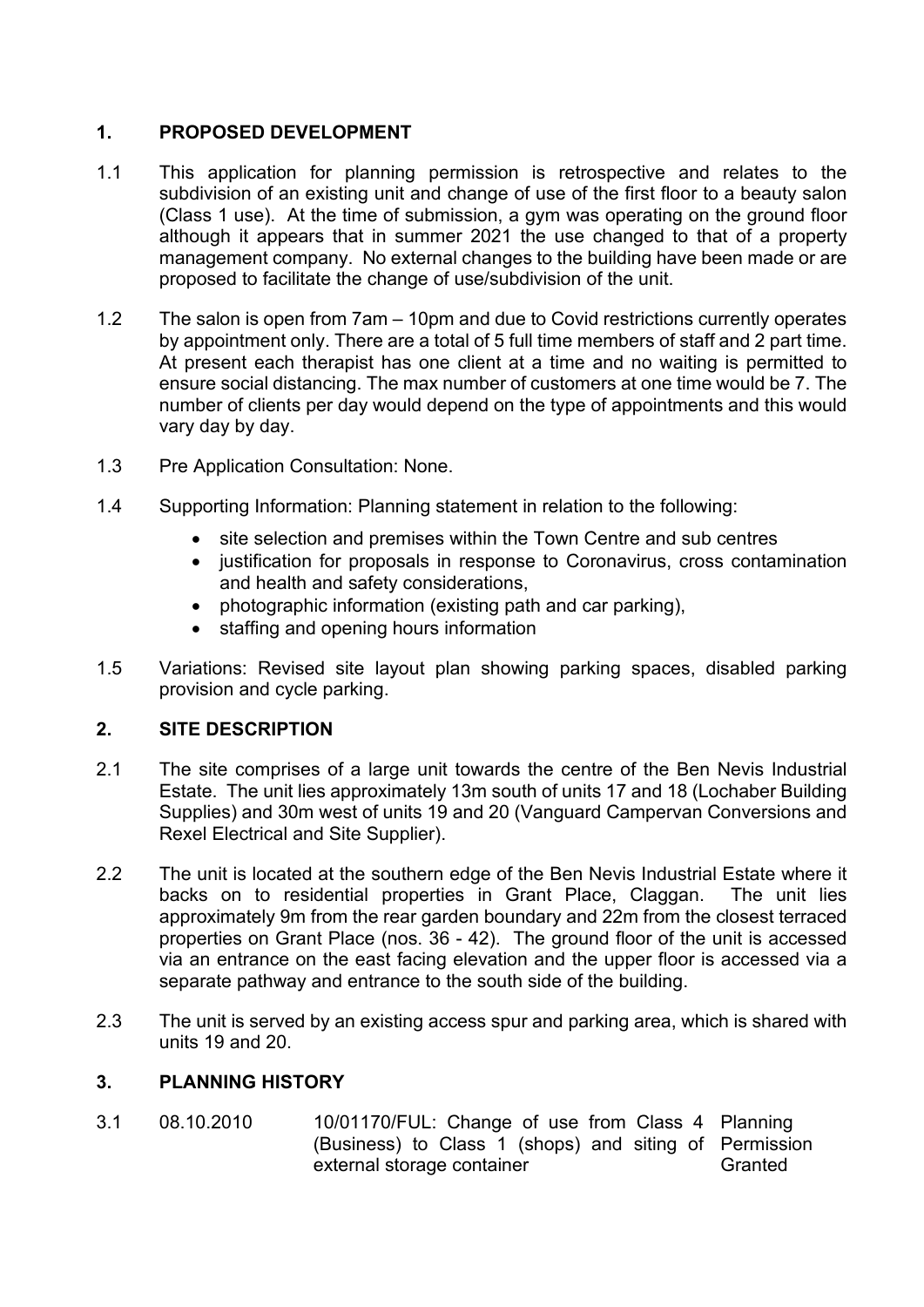# **4. PUBLIC PARTICIPATION**

4.1 Advertised: Unknown neighbour Date Advertised: 20.05.2021 Representation deadline: 03.06.2021

Timeous representations: 1 (1 household)

Late representations: 0

- 4.2 Material considerations raised are summarised as follows:
	- a) parking concerns raised by a resident in Grant Place, Claggan who uses parking to the rear of their property (on the Industrial Estate) when the front car park which serves Grant Place is full.
- 4.3 All letters of representation are available for inspection via the Council's eplanning portal which can be accessed through the internet [www.wam.highland.gov.uk/wam.](http://wam.highland.gov.uk/wam/)

### **5. CONSULTATIONS**

- 5.1 **Historic Environment Team:** No response received
- 5.2 **Transport Planning Team** raised initial concerns relating to a lack of information on access and parking (parking spaces, disabled parking and cycle parking). Transport Planning advise that the 4 current spaces would not meet the non-food retail maximum parking standards which require 7 spaces.
- 5.3 **Historic Environment Scotland:** HES note that the proposals have the potential to affect a designated battlefield – BTL34 Battle of Inverlochy I Battlefield but offers no comment.

#### **6. DEVELOPMENT PLAN POLICY**

The following policies are relevant to the assessment of the application

#### 6.1 **Highland Wide Local Development Plan 2012**

- 28 Sustainable Design
- 34 Settlement Development Areas
- 40 Retail Development
- 41 Business and Industrial Land
- 56 Travel
- 57 Natural, Built and Cultural Heritage

#### 6.2 **West Highland and Islands Local Development Plan 2019**

Policy 1: Town Centre First

Development that generates significant footfall will firstly be expected to be located within the town centres as identified by town centre boundaries. When identifying sites, a sequential assessment will be required demonstrating that all opportunities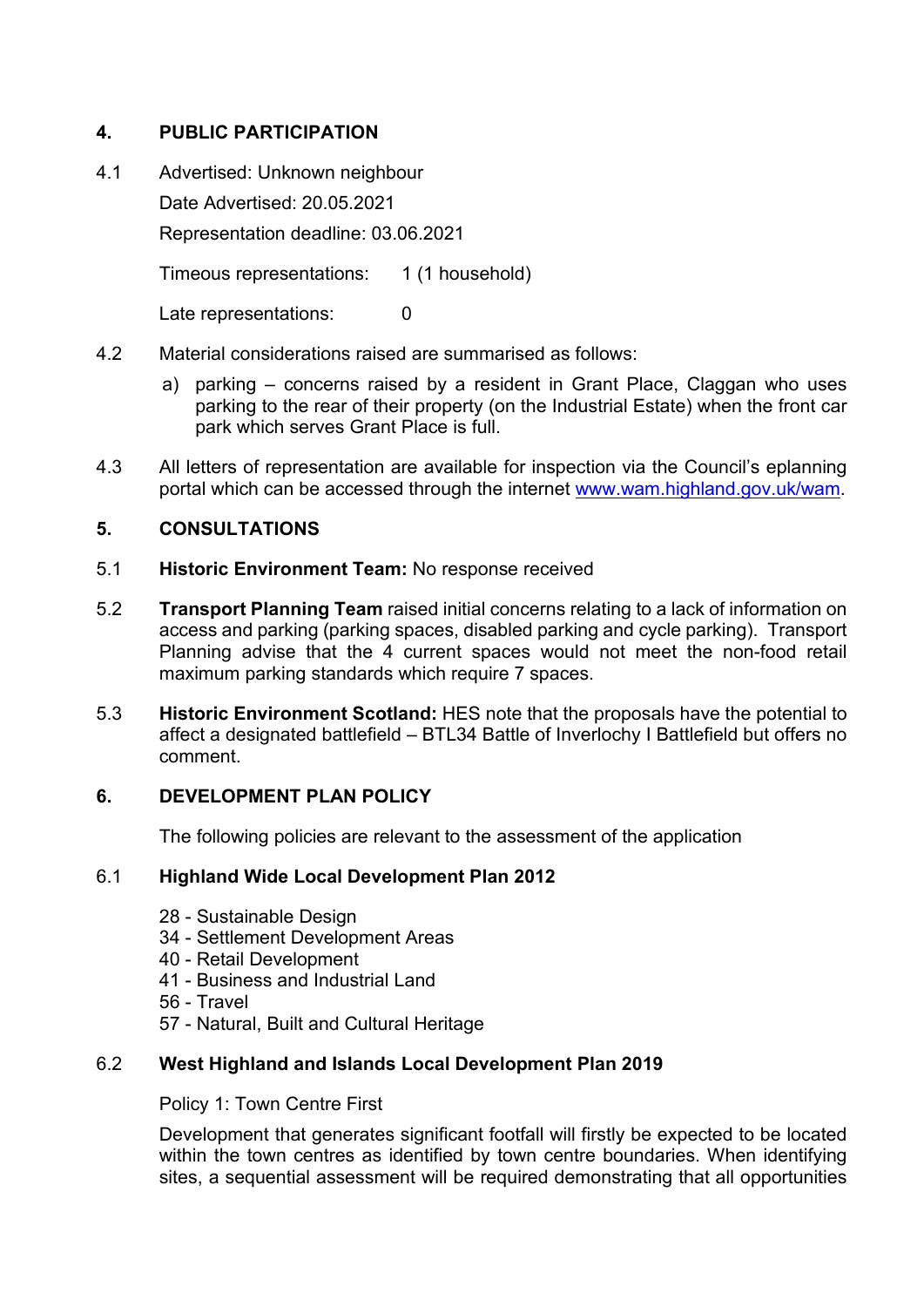for regeneration through reuse or redevelopment of existing sites or buildings have been fully explored. Should the scale and type of proposal not be suitable for these locations, edge of town centre locations are favoured second, and then out of centre locations that are, or can be made, easily accessible by a choice of transport modes. This sequential approach does not apply to established uses and land allocations.

Significant footfall developments include retail, restaurants, commercial leisure uses, offices, hotels, community and cultural heritage facilities, and public buildings including libraries, education and healthcare facilities.

If the Council considers that a proposal may result in an adverse impact on the vitality and viability of any defined town centre, the developer will be required to produce a retail or town centre impact assessment, tailored to reflect the scale and function of the town centre in question. The Council will only support proposals accompanied by competent assessments that demonstrate no significant adverse impacts. A flexible and realistic approach will be required when applying this sequential assessment, however, developers need to consider how appropriate the nature of their proposal is to the scale and function of the centre within which it is proposed. Exceptions may be made for any ancillary uses that support existing and proposed developments.

### 6.3 **Highland Council Supplementary Planning Policy Guidance**

Developer Contributions (March 2018) Highland Historic Environment Strategy (Jan 2013)

### **7. OTHER MATERIAL POLICY CONSIDERATIONS**

#### 7.1 **Scottish Government Planning Policy and Guidance**

Scottish Planning Policy National Planning Framework 3

### **8. PLANNING APPRAISAL**

8.1 Section 25 of the Town and Country Planning (Scotland) Act 1997 requires planning applications to be determined in accordance with the development plan unless material considerations indicate otherwise.

#### **Determining Issues**

8.2 This means that the application requires to be assessed against all policies of the Development Plan relevant to the application, all national and local policy guidance and all other material considerations relevant to the application.

#### **Planning Considerations**

- 8.3 The key considerations in this case are:
	- a) compliance with the development plan and other planning policy
	- b) impact on amenity
	- c) access and parking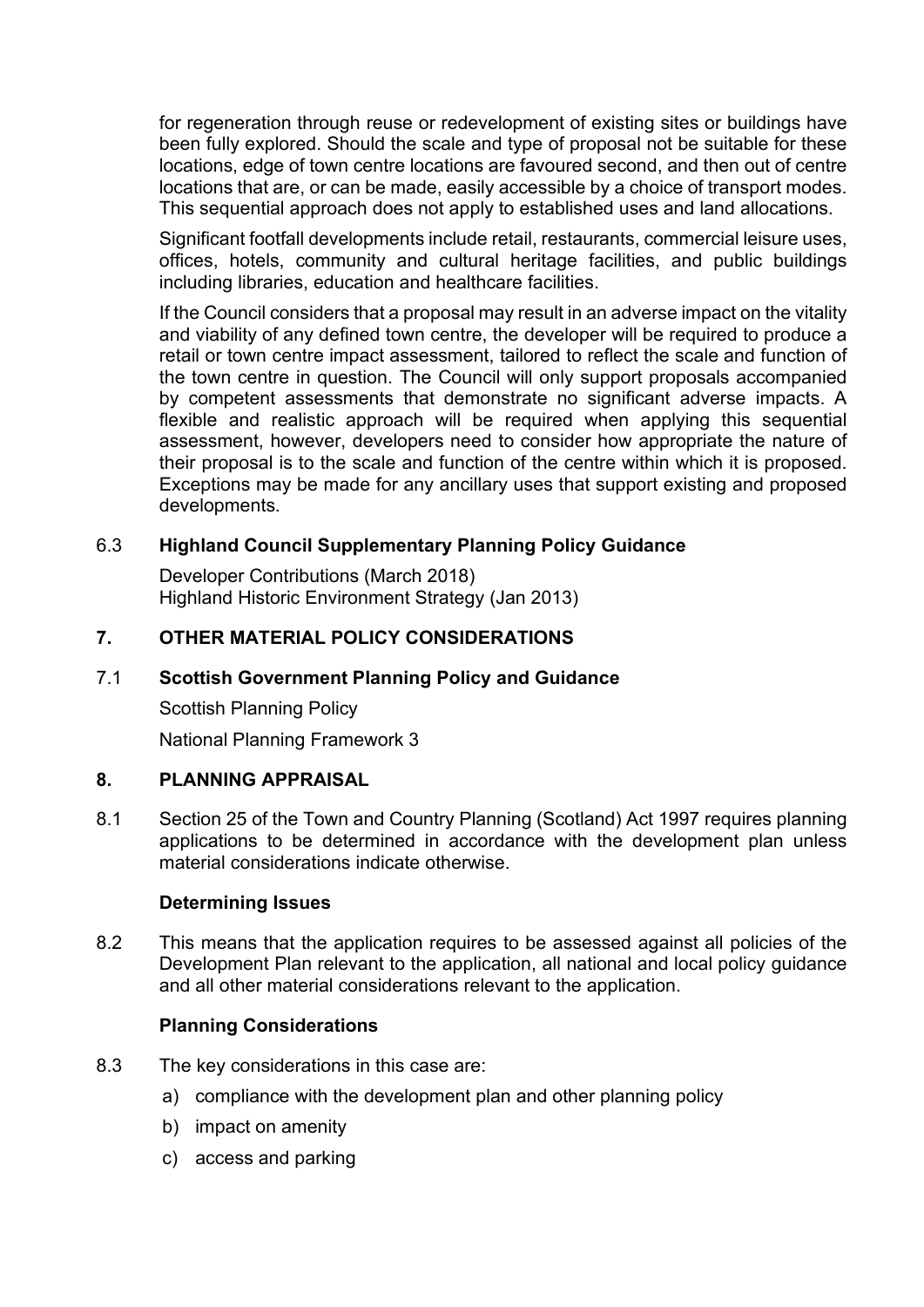- d) impact on cultural heritage
- e) any other material considerations

#### **Development plan/other planning policy**

- 8.4 The proposal is situated in the Ben Nevis Industrial Estate which lies within the Settlement Development Area of Fort William.
- 8.5 Policy 41 of the Highland wide Local Development Plan establishes that Glen Nevis Business Park and Ben Nevis Industrial Estate are to be safeguarded from other competing uses unless a development plan review concludes that the site is no longer required or is suitable for business and industrial purposes. The West Highland and Islands Local Development Plan, which was adopted in September 2019, has not identified alternative future uses for the site. The proposal, which is for Class 1 retail, is not a business or industrial use (Classes 4, 5 or 6) and would therefore not comply with the Development Plan in this regard.
- 8.6 Retail development is expected to be directed toward town centres. As required by Policy 40 of the Highland wide Local Plan and Policy 1 of West Highland and Islands Local Development Plan, where this is not possible, a sequential assessment to identifying appropriate locations should be undertaken. This should consider edge of centre locations before any proposed out of centre location. Fort William town centre should therefore be considered first, followed by sub-centres such as Inverlochy or Caol and only then any other location. Proposals that are judged to have a significant impact on the vitality and viability of a town centre would not be supported by the Development Plan.
- 8.7 The applicant has provided information highlighting the lack of suitable premises within the town and village centres to cater for the operational needs of the business. These needs include large, spacious areas required for individual treatments and, at the current time, to meet additional distancing and cleaning requirements in light of the Covid19 pandemic.
- 8.8 Retail development which generates significant footfall takes advantage of passing trade, where customers tend to make a single trip to town and visit multiple premises within a concentrated area. Proposals which generate this cross footfall contribute to the vitality and viability of town and village centres. The applicant has advised that the business operates on an appointment only basis with no walk-in appointments. The nature and operation of the business does not seem likely to contribute significantly to cross footfall in the High Street. As such its location outwith Fort William town centre, or village sub centres, is unlikely to be such a draw that it be detrimental to the vitality and/or viability of those centres.
- 8.9 It is the case that many existing business and industrial units on the Ben Nevis Industrial Estate will also include a retail element. These will largely be incidental to the main use. However, there has been a change to the mix of uses on the estate over recent years with eight other units benefitting from changes of use to provide a range of services including; a yoga studio, fitness suite, pet crematorium, vehicle repairs, vehicle depot and a hairdresser (see Appendix 2). These applications have catered for small scale alternative business uses, to cover largely niche areas compatible with the industrial estate location, subject to conditions to restrict the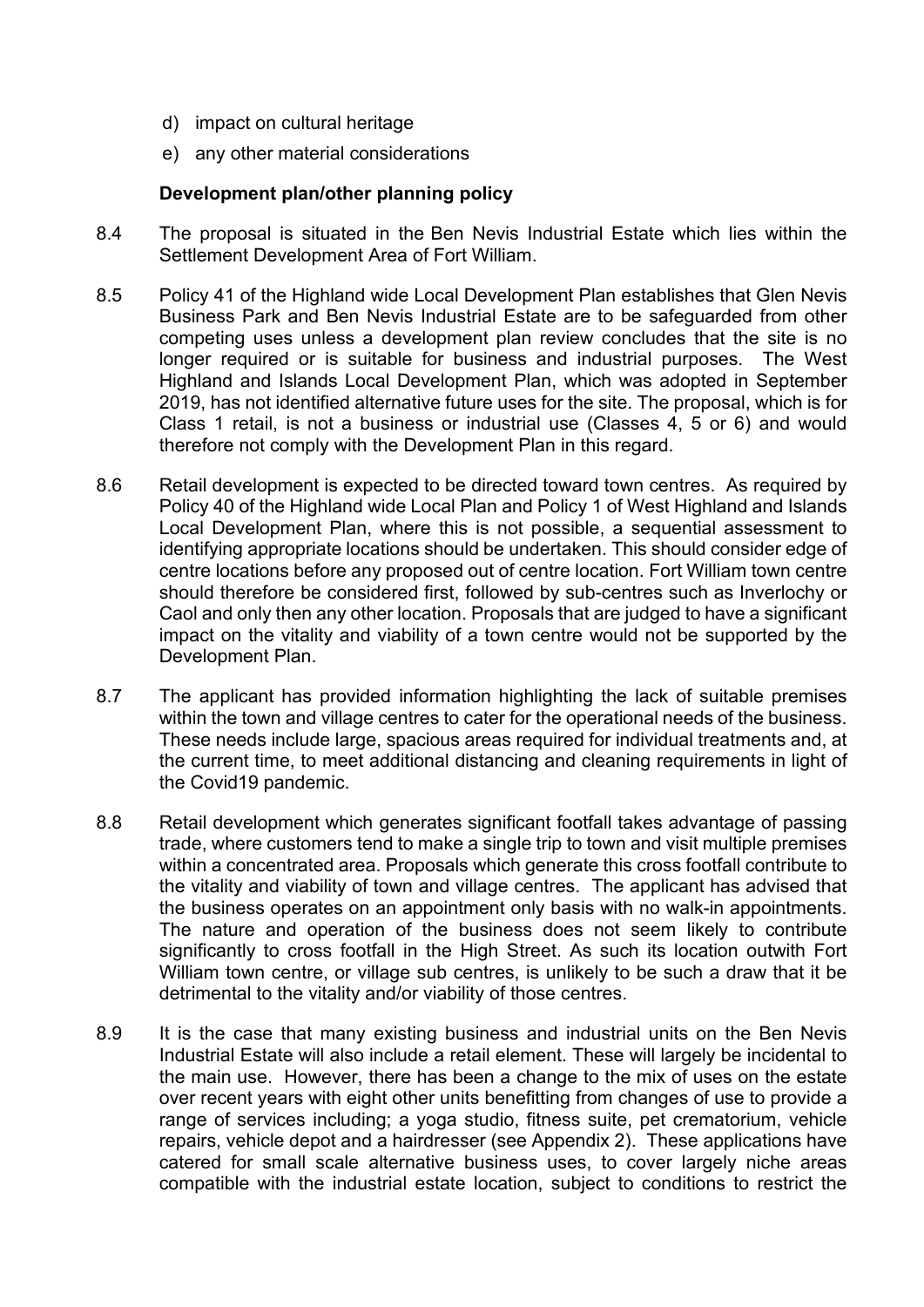extent of use and for the use to revert back to business or general industrial use in the future.

- 8.10 It is acknowledged however, that there has been a gradual increase in alternative uses within the estate that have not had the benefit of planning permission. Supporting information submitted by the agent notes the decline in business and industrial uses. These are stated to include another beautician, a bakery, carpet sales, white goods, buildings supplies, a kitchen salesroom, a laundry, funeral headstone sales and a fitness gym. The incremental introduction of such uses does raise concerns over their cumulative impact over time. If left unchecked these types of operations could ultimately squeeze Class 4, 5 and 6 uses out directly or indirectly by making it difficult to locate conventional industrial estate uses next to more sensitive businesses.
- 8.11 In the case of this particular building, a building warrant was granted for internal alterations to the unit in 1998 and this included the formation of a first floor area. Planning permission was granted in 2010 for the change of use from Class 4 (Business) to Class 1 (retail) use and the siting of an external storage container. Although this permission was granted, operation was restricted to the repair and maintenance of white goods (Class 4) with the retail sale of white goods, fireplaces, stoves and cookers ancillary to the main use. The retailing area was restricted to a small display area on the ground floor measuring 16.5m<sup>2</sup>.
- 8.12 A general Class 1 Use is not considered suitable in this location due to the safeguarding of the area for business and industrial uses. However, the salon use is restricted to the first floor and the regularisation of the current use (beauty salon use only) would not prejudice the operation of the separate Class 4 business premises at ground floor level – ground floor space being the optimal space for business and industrial uses with the estate and business park. Given this, and that the business will have limited, if any, impact on the town centre, a departure from the Development Plan may be justified in this instance subject to the proposal complying with the other relevant policies of the Development Plan in particular with regard to amenity and servicing.
- 8.13 It is important to note that justification for this upper floor restricted Class 1 use does not indicate support for further Class 1 retail uses within the Glen Nevis Business Park or Ben Nevis Industrial Estate. Officers remain of the view that the area should be safeguarded for business and industrial uses (Classes 4, 5 and 6) as per the Local Development Plan and general Class 1 Retail Use will be resisted and hope that Members agree with this approach.

#### **Impact on residential and community amenity**

8.13 While the building is adjacent to residential premises, it lies within an established industrial estate. The nature of the business is unlikely to result in noise or activity at unsociable hours. No alterations to the building that would give rise to any amenity impacts are proposed.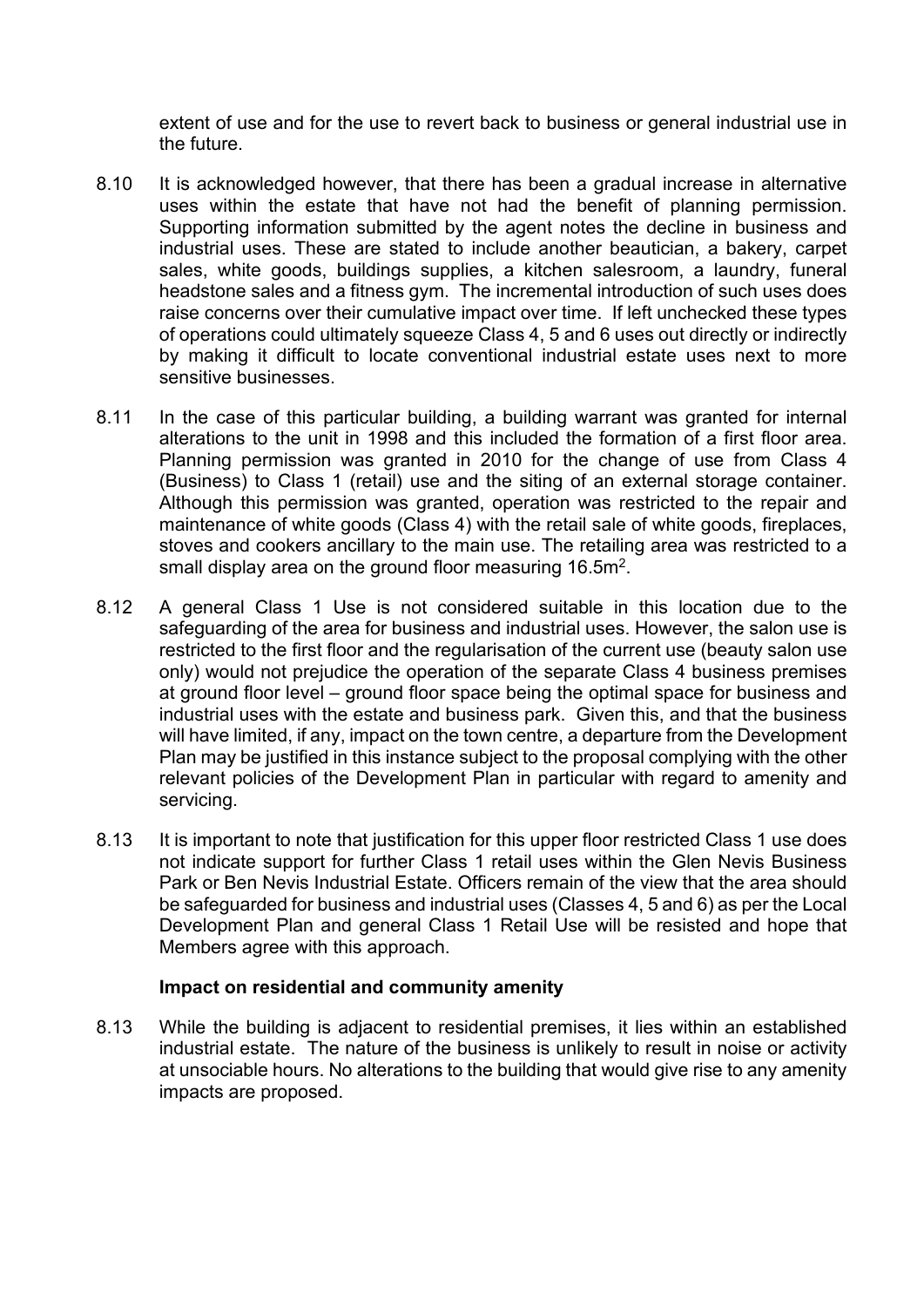### **Access and parking**

- 8.14 The industrial estate is situated on the North Road in Fort William, close to public bus routes and served by footpaths from the town centre. The Transport Planning Team initially queried the number of car parking spaces available to serve the unit, lack of disabled parking spaces and lack of cycle parking provision. Further information and revisions to the parking layout have been provided showing 7 car parking spaces to serve the development including a disabled parking space and cycle parking.
- 8.15 An objection has been received from a nearby resident of Grant Place, in relation to parking. It appears that this resident occasionally uses the industrial unit parking, which lies to the rear of properties in Grant Place, to gain access to the rear garden and for parking when the front car park, which serves Grant Place, is full. Parking areas on the industrial estate are primarily to serve the industrial units and visitors to the units and cannot be reasonably relied upon to provide over-spill or additional parking for residents on Grant Place.
- 8.16 The Transport Planning Team has advised that the level of cycle and car parking provision and revised layout proposed is acceptable. A condition is recommended to secure the revised parking and cycle parking arrangements.

### **Historic Environment**

- 8.17 The site lies within the Inventory of Historic Battlefields site BTL34 Battle of Inverlochy I which extends either side of the A82 between The River Nevis and the Allt a'Mhuilinn. The area is the landscape in which the first battle of Inverlochy was fought in 1431 between the Scottish monarchy and the Lords of the Isles. Evidence of this battle has been recovered from the area in the past, most notably at the time that the Smelter was being constructed. There is therefore potential for archaeology on the site.
- 8.18 Since the building is already on the site, in the context of an existing urban development site, it is not considered that the proposal will have any impact on the landscape setting and or appreciation of the battle. While it is noted that the Historic Environment Team has not responded on the application given the nature of the proposal there will be no impact on archaeology.

#### **Other material considerations**

8.19 There are no other material considerations.

#### **Non-material considerations**

8.20 None.

## **Matters to be secured by Legal Agreement / Upfront Payment**

8.21 None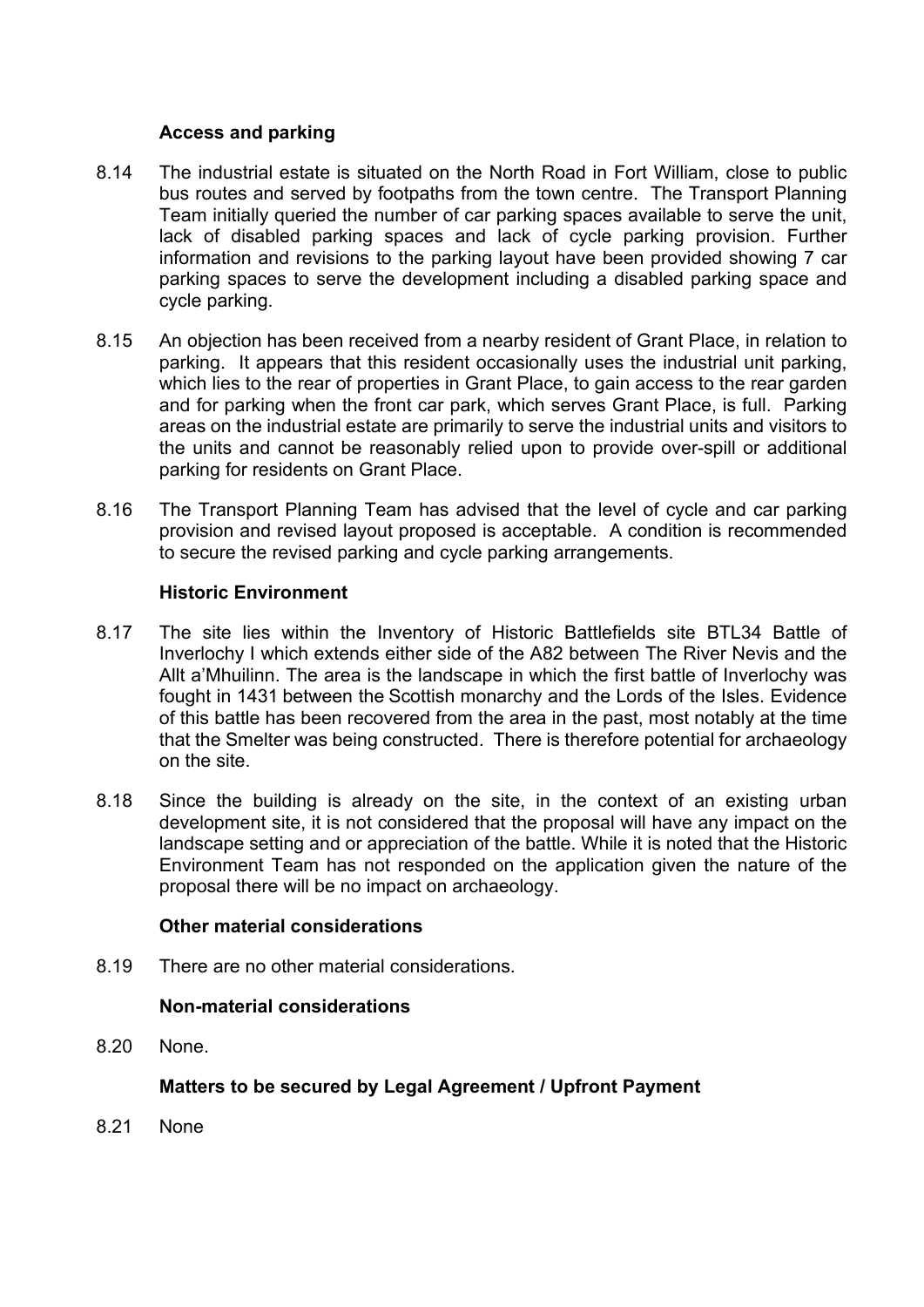# **9. CONCLUSION**

- 9.1 The proposal relates to a retail use located outwith the town centre, where such uses are expected to be located, in a place that is safeguarded for business and industry. On face value, the proposal does not comply with the Development Plan.
- 9.2 It has been demonstrated by the applicant that there are no suitable premises available for this business either within the town centre or sub-centres of the Fort William Settlement Development Area.
- 9.3 A small number of changes of use to cater for niche markets have been accepted within the estate, subject to conditions to limit the extent of use and for the use to revert to business/industrial use. These restrictions have been imposed to safeguard the future operation of the industrial estate. With such restrictions imposed on what would be a regularisation of this use, the salon would not be considered to significantly impact on the Ben Nevis Industrial Estate.
- 9.4 The unit is easily accessible by a range of travel modes, will not impact upon existing service arrangements and will have no adverse impact on individual or community residential amenity. There will be no adverse impact on cultural heritage. The use will not prejudice the operation of the separate Class 4 business premises located on the ground floor.
- 9.5 Taking this into account and the controls to specify the use and reverting the permission on cessation of that use are considered sufficient to not significantly impact on the business and industrial allocation as a whole. The proposal, while not fully compliant with policy, would be considered to comply with the Development Plan 'in the round'. The grant of planning permission for this development would not be considered to set a precedent or prejudice the consideration of any future applications for change of use within this safeguarded area. Any future applications would need to be considered on their own merits against development plan policy taking into account the individual circumstances and cumulative impacts on the future operation of the estate. General Class 1 retail uses within the Glen Nevis Business Park and Ben Nevis Industrial Estate will continue to be resisted.
- 9.6 All relevant matters have been taken into account when appraising this application. It is considered that the proposal accords with the principles and policies contained within the Development Plan and is acceptable in terms of all other applicable material considerations.

## **10. IMPLICATIONS**

- 10.1 Resource: Not applicable
- 10.2 Legal: Not applicable
- 10.3 Community (Equality, Poverty and Rural): Not applicable
- 10.4 Climate Change/Carbon Clever: Not applicable
- 10.5 Risk: Not applicable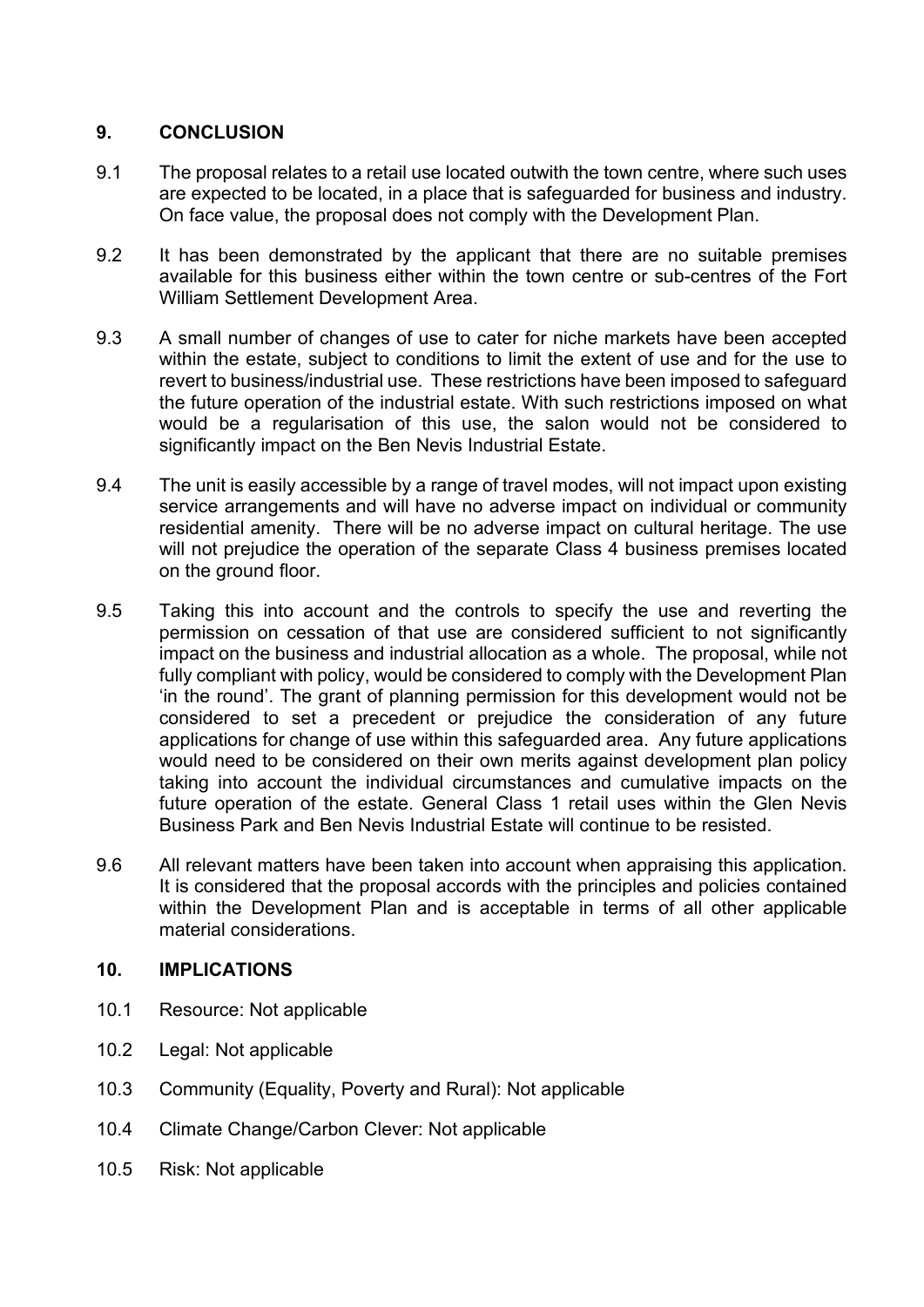10.6 Gaelic: Not applicable

#### **11. RECOMMENDATION**

| Action required before decision issued     | N |
|--------------------------------------------|---|
| <b>Notification to Scottish Ministers</b>  | N |
| <b>Conclusion of Section 75 Obligation</b> | N |
| Revocation of previous permission          | N |

**Subject to the above actions,** it is recommended to **GRANT** the application subject to the following conditions and reasons

1. Notwithstanding the provisions of Class 1 of the Schedule to the Town and Country Planning (Use Classes) (Scotland) Order 1997 as amended, the approval hereby granted relates only to the use of the premises as a beauty salon and for no other use or purpose including any other activity falling within Class 1 of the said Order.

Upon the cessation of the use of the premises as a beauty salon the use of the premises shall revert to Class 4 of the Schedule to the Town and Country Planning (Use Classes) (Scotland) Order 1997 as amended.

**Reason**: In order to allow the Planning Authority to retain effective control over the future use of the site given its location within the Ben Nevis Industrial Estate; in accordance with policies 40 and 41 of the Highland wide Local Development Plan, 2012 and Policy 1 of the West Highland and Islands Local Development Plan, 2019.

2. Within three months of the date of this permission, the car and cycle parking and access arrangements shown on approved plan 001 Rev B shall be completed in full and made available for use. Thereafter the access, parking and cycle parking provision shall be maintained for this use in perpetuity, unless otherwise first agreed in writing by the Planning Authority.

**Reason**: To ensure that the level of off-street parking is adequate and to facilitate the use of a variety of modes of transport; in accordance with policies 28 and 56 of the Highland wide Local Development Plan, 2012.

| Signature:             | David Mudie                                                          |                                         |  |  |
|------------------------|----------------------------------------------------------------------|-----------------------------------------|--|--|
| Designation:           | Area Planning Manager – South                                        |                                         |  |  |
| Author:                | <b>Christine Millard</b>                                             |                                         |  |  |
|                        | Background Papers: Documents referred to in report and in case file. |                                         |  |  |
| <b>Relevant Plans:</b> |                                                                      | Plan 1 - 001 Rev B Location/Site Layout |  |  |
|                        |                                                                      | Plan 2 - 002 Floor Plan                 |  |  |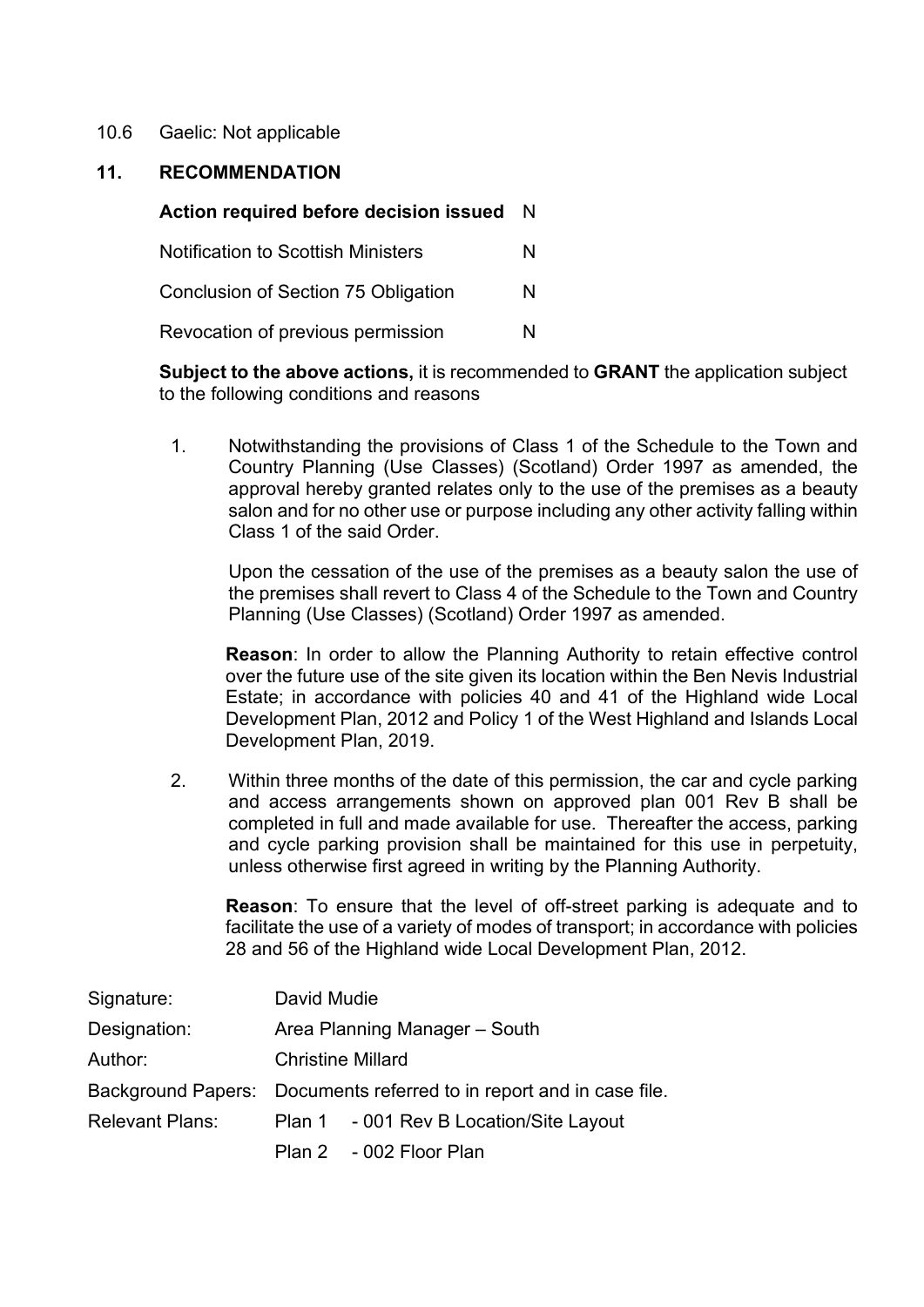| Decision<br>Date | Proposal                                                                                                                                                                           | Comment                                                                                                                                                                                                                          |
|------------------|------------------------------------------------------------------------------------------------------------------------------------------------------------------------------------|----------------------------------------------------------------------------------------------------------------------------------------------------------------------------------------------------------------------------------|
| 07.05.2021       | 21/00938/FUL: Change of use to<br>pet crematorium at 4 Ben Nevis<br>Way, Ben Nevis Drive, Ben Nevis<br><b>Industrial Estate</b>                                                    | Change of use from Class 5 (General<br>Industrial) to Sui Generis Use (in a<br>class by itself)                                                                                                                                  |
| 27.07.2020       | 20/00589/FUL: Change of use<br>from Class 4 to Class 1<br>(hairdressing) at 9 Ben Nevis<br>Drive, Ben Nevis Industrial Estate                                                      | Conditions restricting use to single<br>trader with change of use to revert to<br>Class 4 (Business) upon cessation of<br>the occupation of the unit by the<br>applicant                                                         |
| 10.02.2019       | 18/05571/FUL: Change of use<br>from office and store to a yoga<br>studio at 10 Ben Nevis Drive, Ben<br><b>Nevis Industrial Estate</b>                                              | Change of<br>from<br><b>Class</b><br>use<br>(Business) to Class 11 (Assembly &<br>Leisure) restricted by condition for<br>yoga studio use only and upon<br>cessation of the yoga studio, use to<br>revert to Class 4 (Business). |
| 17.03.2011       | 11/00196/FUL: Change of use to<br>fitness suite at 11 Ben Nevis<br>Drive, Ben Nevis Industrial Estate                                                                              | Relocation of existing business from<br>unit 8B to unit 11.<br>Restricted by<br>condition for fitness suite/personal<br>training only, premises to revert to<br>Class 4 (Business) upon cessation of<br>use                      |
| 12.10.2020       | 10/01170/FUL: Change of use<br>from Class 4 to Class 1 and siting<br>of external storage container at<br>20A Ben Nevis Drive, Ben Nevis<br>Industrial Estate - application<br>site | Details in section 8.9 above                                                                                                                                                                                                     |
| 02.08.2006       | 06/00248/FULLO: Change of use<br>from industrial unit to fitness suite<br>for personal training at unit 8B<br>Ben Nevis Drive, Ben Nevis<br><b>Industrial Estate</b>               | Restricted by condition for fitness<br>suite/personal training only, premises<br>to revert to Class 4 (Business) upon<br>cessation of use                                                                                        |
| 28.03.2002       | Change of Use from Light<br>Industrial to Vehicle Depot at 37B<br>Ben Nevis Drive, Ben Nevis<br>Industrial Estate Ben Nevis Drive,<br><b>Ben Nevis Industrial Estate</b>           | Use restricted by condition solely to<br>the use of land as a vehicle deport for<br>the temporary storage of road worthy<br>vehicles                                                                                             |
| 09.08.2000       | Change of use from contractors'<br>store/yard to vehicle repair<br>garage at Unit 38 Ben Nevis<br><b>Industrial Estate</b>                                                         | Sui Generis Use granted (in a class by<br>itself)                                                                                                                                                                                |
| 08.02.1999       | Use of Unit for Light Vehicle Body<br>Repairs                                                                                                                                      | Sui Generis Use granted (in a class<br>by itself)                                                                                                                                                                                |

Appendix 2 – Summary of Authorised Changes of Use from 1998 - present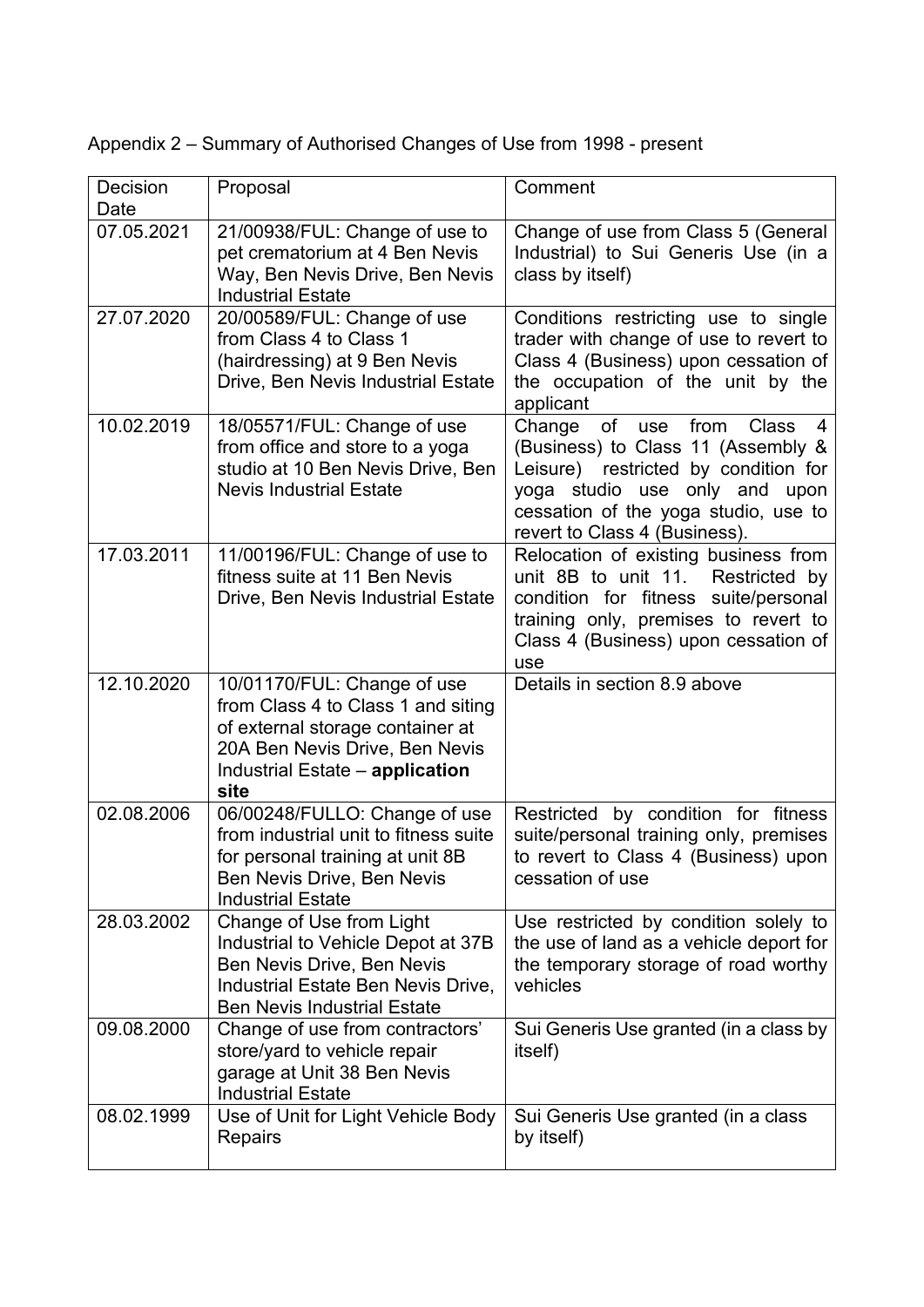

First Floor Plan



Ground Floor Plan

| <b>FIRE SAFETY SYMBOLS</b>                                                |                                   |  |  |  |
|---------------------------------------------------------------------------|-----------------------------------|--|--|--|
| Category M Fire Alarm System in<br>accordance with BS5839 to be installed |                                   |  |  |  |
| (⊙)                                                                       | <b>Fire Alarm Call Point</b>      |  |  |  |
| $\blacksquare$                                                            | Fire Alarm Audible Warning device |  |  |  |
|                                                                           | <b>Fire Exit Illuminated Sign</b> |  |  |  |

|                       |                             |                                                                                                                                                                                                                 |    | <b>NOTES</b><br>Architect prior to commencement of works.<br>In case of doubt refer to Architect.<br>date of tender. | The contractor will be held to have checked all dimensions before commencing with<br>any works and in the event of any discrepancies is to refer them directly to the<br>Written dimensions are to be taken at all times. Drawings should not be scaled.<br>The contractor will ensure that all materials conform to the British Standards<br>relating to them and/or certificates issued by the British Board of Agrement and<br>that they are fixed, mounted or installed strictly in accordance with the B.S Code<br>of practice relative to them or the Manufacturer's printed instructions.<br>British Standards & Codes of Practice will include amendments made on or before<br>The drawing is the copyright of the Architect and all rights are reserved. Copying of<br>this drawing or any part thereof by any means is an infringement of the copyright<br>and may be subject to prosecutions unless consent of the Architect is obtained. |          |            |
|-----------------------|-----------------------------|-----------------------------------------------------------------------------------------------------------------------------------------------------------------------------------------------------------------|----|----------------------------------------------------------------------------------------------------------------------|------------------------------------------------------------------------------------------------------------------------------------------------------------------------------------------------------------------------------------------------------------------------------------------------------------------------------------------------------------------------------------------------------------------------------------------------------------------------------------------------------------------------------------------------------------------------------------------------------------------------------------------------------------------------------------------------------------------------------------------------------------------------------------------------------------------------------------------------------------------------------------------------------------------------------------------------------|----------|------------|
|                       |                             |                                                                                                                                                                                                                 |    |                                                                                                                      |                                                                                                                                                                                                                                                                                                                                                                                                                                                                                                                                                                                                                                                                                                                                                                                                                                                                                                                                                      |          |            |
|                       |                             |                                                                                                                                                                                                                 |    |                                                                                                                      |                                                                                                                                                                                                                                                                                                                                                                                                                                                                                                                                                                                                                                                                                                                                                                                                                                                                                                                                                      |          |            |
|                       | <b>FIRE SAFETY SYMBOLS</b>  |                                                                                                                                                                                                                 |    |                                                                                                                      |                                                                                                                                                                                                                                                                                                                                                                                                                                                                                                                                                                                                                                                                                                                                                                                                                                                                                                                                                      |          |            |
|                       |                             | <b>Category M Fire Alarm System in</b>                                                                                                                                                                          |    |                                                                                                                      |                                                                                                                                                                                                                                                                                                                                                                                                                                                                                                                                                                                                                                                                                                                                                                                                                                                                                                                                                      |          |            |
|                       | $\circledcirc$              | accordance with BS5839 to be installed<br><b>Fire Alarm Call Point</b>                                                                                                                                          |    |                                                                                                                      |                                                                                                                                                                                                                                                                                                                                                                                                                                                                                                                                                                                                                                                                                                                                                                                                                                                                                                                                                      |          |            |
|                       | H.                          | Fire Alarm Audible Warning device                                                                                                                                                                               |    |                                                                                                                      |                                                                                                                                                                                                                                                                                                                                                                                                                                                                                                                                                                                                                                                                                                                                                                                                                                                                                                                                                      |          |            |
|                       | <b>EXIT</b>                 | <b>Fire Exit Illuminated Sign</b>                                                                                                                                                                               |    |                                                                                                                      |                                                                                                                                                                                                                                                                                                                                                                                                                                                                                                                                                                                                                                                                                                                                                                                                                                                                                                                                                      |          |            |
|                       | seperate protected circuit. | All electrical work to comply with the Buildings Standards (Scotland)<br>Regulations and to be in accordance with the current edition of the<br>I.E.E. Regs. All fire detection equipment to be hard wired on a |    |                                                                                                                      |                                                                                                                                                                                                                                                                                                                                                                                                                                                                                                                                                                                                                                                                                                                                                                                                                                                                                                                                                      |          |            |
|                       |                             |                                                                                                                                                                                                                 |    |                                                                                                                      |                                                                                                                                                                                                                                                                                                                                                                                                                                                                                                                                                                                                                                                                                                                                                                                                                                                                                                                                                      |          |            |
|                       |                             |                                                                                                                                                                                                                 |    |                                                                                                                      |                                                                                                                                                                                                                                                                                                                                                                                                                                                                                                                                                                                                                                                                                                                                                                                                                                                                                                                                                      |          |            |
|                       |                             |                                                                                                                                                                                                                 |    |                                                                                                                      |                                                                                                                                                                                                                                                                                                                                                                                                                                                                                                                                                                                                                                                                                                                                                                                                                                                                                                                                                      |          |            |
|                       |                             |                                                                                                                                                                                                                 |    |                                                                                                                      |                                                                                                                                                                                                                                                                                                                                                                                                                                                                                                                                                                                                                                                                                                                                                                                                                                                                                                                                                      |          |            |
|                       |                             |                                                                                                                                                                                                                 |    |                                                                                                                      |                                                                                                                                                                                                                                                                                                                                                                                                                                                                                                                                                                                                                                                                                                                                                                                                                                                                                                                                                      |          |            |
|                       |                             |                                                                                                                                                                                                                 |    |                                                                                                                      |                                                                                                                                                                                                                                                                                                                                                                                                                                                                                                                                                                                                                                                                                                                                                                                                                                                                                                                                                      |          |            |
|                       |                             |                                                                                                                                                                                                                 |    |                                                                                                                      |                                                                                                                                                                                                                                                                                                                                                                                                                                                                                                                                                                                                                                                                                                                                                                                                                                                                                                                                                      |          |            |
|                       |                             |                                                                                                                                                                                                                 |    |                                                                                                                      |                                                                                                                                                                                                                                                                                                                                                                                                                                                                                                                                                                                                                                                                                                                                                                                                                                                                                                                                                      |          |            |
|                       |                             |                                                                                                                                                                                                                 |    |                                                                                                                      |                                                                                                                                                                                                                                                                                                                                                                                                                                                                                                                                                                                                                                                                                                                                                                                                                                                                                                                                                      |          |            |
|                       |                             |                                                                                                                                                                                                                 |    |                                                                                                                      |                                                                                                                                                                                                                                                                                                                                                                                                                                                                                                                                                                                                                                                                                                                                                                                                                                                                                                                                                      |          |            |
|                       |                             |                                                                                                                                                                                                                 |    |                                                                                                                      |                                                                                                                                                                                                                                                                                                                                                                                                                                                                                                                                                                                                                                                                                                                                                                                                                                                                                                                                                      |          |            |
|                       |                             |                                                                                                                                                                                                                 |    |                                                                                                                      |                                                                                                                                                                                                                                                                                                                                                                                                                                                                                                                                                                                                                                                                                                                                                                                                                                                                                                                                                      |          |            |
|                       |                             |                                                                                                                                                                                                                 |    |                                                                                                                      |                                                                                                                                                                                                                                                                                                                                                                                                                                                                                                                                                                                                                                                                                                                                                                                                                                                                                                                                                      |          |            |
|                       |                             |                                                                                                                                                                                                                 |    |                                                                                                                      |                                                                                                                                                                                                                                                                                                                                                                                                                                                                                                                                                                                                                                                                                                                                                                                                                                                                                                                                                      |          |            |
|                       |                             |                                                                                                                                                                                                                 |    |                                                                                                                      |                                                                                                                                                                                                                                                                                                                                                                                                                                                                                                                                                                                                                                                                                                                                                                                                                                                                                                                                                      |          |            |
|                       |                             |                                                                                                                                                                                                                 |    |                                                                                                                      |                                                                                                                                                                                                                                                                                                                                                                                                                                                                                                                                                                                                                                                                                                                                                                                                                                                                                                                                                      |          |            |
|                       |                             |                                                                                                                                                                                                                 |    |                                                                                                                      |                                                                                                                                                                                                                                                                                                                                                                                                                                                                                                                                                                                                                                                                                                                                                                                                                                                                                                                                                      |          |            |
|                       |                             |                                                                                                                                                                                                                 |    |                                                                                                                      |                                                                                                                                                                                                                                                                                                                                                                                                                                                                                                                                                                                                                                                                                                                                                                                                                                                                                                                                                      |          |            |
|                       |                             |                                                                                                                                                                                                                 |    |                                                                                                                      |                                                                                                                                                                                                                                                                                                                                                                                                                                                                                                                                                                                                                                                                                                                                                                                                                                                                                                                                                      |          |            |
|                       |                             |                                                                                                                                                                                                                 |    |                                                                                                                      |                                                                                                                                                                                                                                                                                                                                                                                                                                                                                                                                                                                                                                                                                                                                                                                                                                                                                                                                                      |          |            |
|                       |                             |                                                                                                                                                                                                                 |    |                                                                                                                      |                                                                                                                                                                                                                                                                                                                                                                                                                                                                                                                                                                                                                                                                                                                                                                                                                                                                                                                                                      |          |            |
|                       |                             |                                                                                                                                                                                                                 |    | revisions<br>date                                                                                                    |                                                                                                                                                                                                                                                                                                                                                                                                                                                                                                                                                                                                                                                                                                                                                                                                                                                                                                                                                      | mk<br>by | check'd    |
|                       |                             |                                                                                                                                                                                                                 |    | <i>i</i> - <i>j</i> McColl<br>Architect                                                                              |                                                                                                                                                                                                                                                                                                                                                                                                                                                                                                                                                                                                                                                                                                                                                                                                                                                                                                                                                      |          |            |
|                       |                             |                                                                                                                                                                                                                 |    |                                                                                                                      | Unit 21, Ben Nevis Industrial Estate, Fort William PH33 6PR<br>Tel: 01397 708567                                                                                                                                                                                                                                                                                                                                                                                                                                                                                                                                                                                                                                                                                                                                                                                                                                                                     |          |            |
|                       |                             |                                                                                                                                                                                                                 |    | project                                                                                                              | Proposed Beauty Salon at Unit 20a<br><b>Ben Nevis Industrial Estate</b><br>Fort William PH33 6PR                                                                                                                                                                                                                                                                                                                                                                                                                                                                                                                                                                                                                                                                                                                                                                                                                                                     |          |            |
|                       |                             |                                                                                                                                                                                                                 |    | client                                                                                                               | <b>Bonnys Wonderland</b>                                                                                                                                                                                                                                                                                                                                                                                                                                                                                                                                                                                                                                                                                                                                                                                                                                                                                                                             |          |            |
|                       |                             |                                                                                                                                                                                                                 |    | detail                                                                                                               |                                                                                                                                                                                                                                                                                                                                                                                                                                                                                                                                                                                                                                                                                                                                                                                                                                                                                                                                                      |          |            |
|                       |                             |                                                                                                                                                                                                                 |    | <b>Floor Plans</b>                                                                                                   |                                                                                                                                                                                                                                                                                                                                                                                                                                                                                                                                                                                                                                                                                                                                                                                                                                                                                                                                                      |          |            |
| $\overline{0}$        | $1 \qquad 2 \qquad 3$       | $\overline{4}$                                                                                                                                                                                                  | 10 | scale $1:50(A1)$                                                                                                     | date<br>March 21                                                                                                                                                                                                                                                                                                                                                                                                                                                                                                                                                                                                                                                                                                                                                                                                                                                                                                                                     | drawn    | <b>IJM</b> |
| <b>SCALE BAR 1:50</b> |                             |                                                                                                                                                                                                                 |    | job no. 0421                                                                                                         | dwg no<br>002                                                                                                                                                                                                                                                                                                                                                                                                                                                                                                                                                                                                                                                                                                                                                                                                                                                                                                                                        | checked  |            |